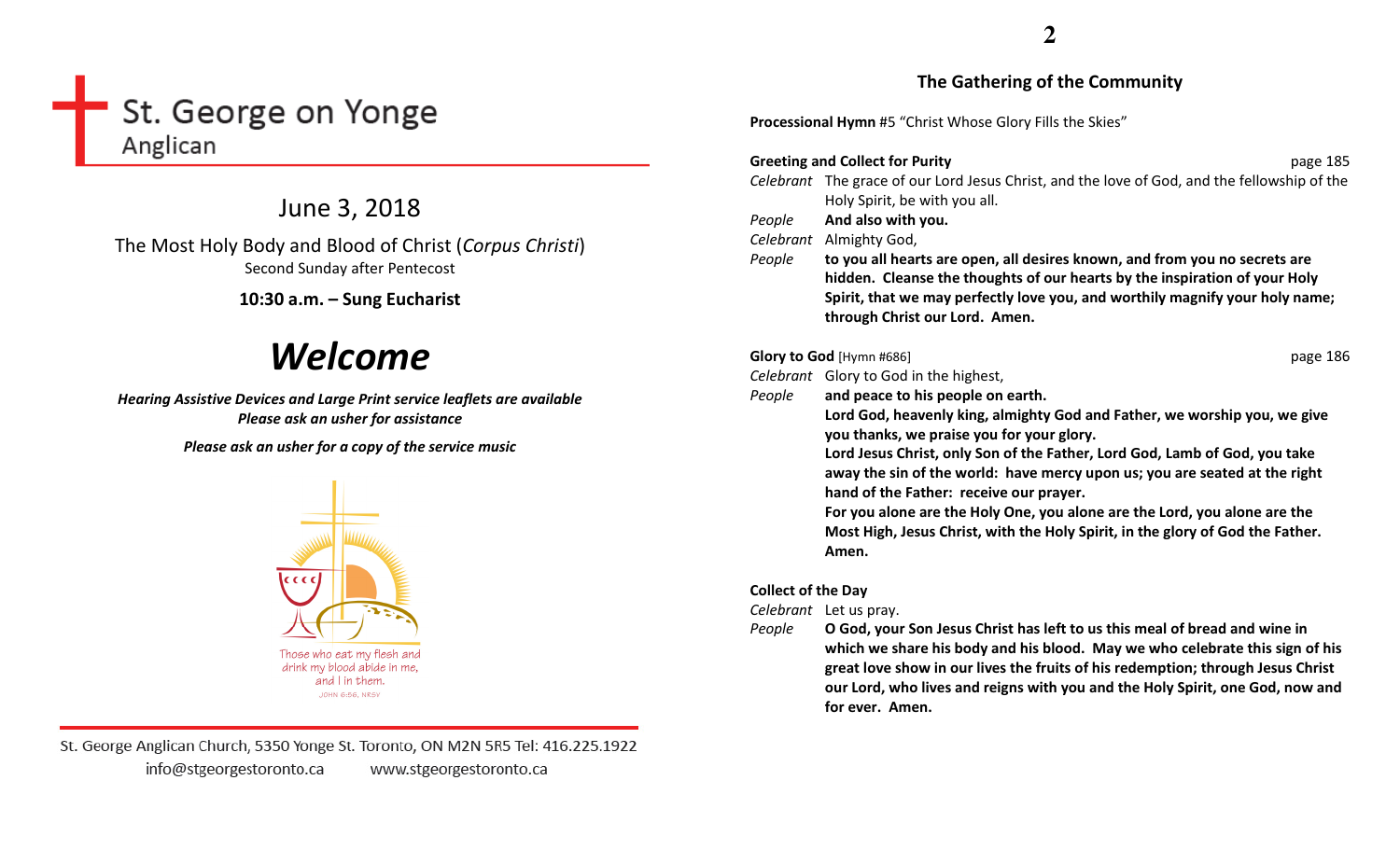### The Proclamation of the Word

First Reading: Deuteronomy 8:2–3,14–16

Reader A reading from the Book of Deuteronomy.

 $2R$  Remember the long way that the Lord your God has led you these forty years in the wilderness, in order to humble you, testing you to know what was in your heart, whether or not you would keep his commandments.  $3$  He humbled you by letting you hunger, then by feeding you with manna, with which neither you nor your ancestors were acquainted, in order to make you understand that one does not live by bread alone, but by every word that comes from the mouth of the Lord.

 $14...$  then do not exalt yourself, forgetting the Lord your God, who brought you out of the land of Egypt, out of the house of slavery,  $15$  who led you through the great and terrible wilderness, an arid waste-land with poisonous snakes and scorpions. He made water flow for you from flint rock,  $^{16}$  and fed you in the wilderness with manna that your ancestors did not know, to humble you and to test you, and in the end to do you good.

Reader The Word of the Lord.

PeopleThanks be to God.

#### Psalm 34:1–8

Arrangement by Christopher L. Webber

Tune Hymn #40 Wareham

- 1 I will at all times bless the Lord And in his praise will raise my voice; I glory in him and his word, Let all the humble now rejoice.
- 2 Proclaim God's greatness now with me; Let us exalt his Name as one; I sought the Lord; he heard my plea, And all my terrors now are gone.
- 3 Look then on God and let your joy Shine in your faces radiantly; I called in my distress; he heard, And from my troubles rescued me.
- 4 Around God's people day by day His angel stands with outstretched wing; Taste, then, and see how happy they Who trust the Lord in everything.

Hear us, Lord, when we cry to you. Calm our bodies and minds with the peace which passes understanding, and make us radiant with the knowledge of your goodness; through Jesus Christ our Saviour. Amen.

Second Reading: Internal Communication of the Corinthians 10:16–17

Reader A reading from the First Letter of Paul to the Corinthians.

 $16$ The cup of blessing that we bless, is it not a sharing in the blood of Christ? The bread that we break, is it not a sharing in the body of Christ?  $17$  Because there is one bread, we who are many are one body, for we all partake of the one bread.

Reader The Word of the Lord. PeopleThanks be to God.

Gradual Hymn #324 "Hallelujah"

Holy Gospel: John 6:51–58

Subdeacon The Lord be with you.

PeopleAnd also with you.

Subdeacon The Holy Gospel of our Lord Jesus Christ according to John.

PeopleGlory to you, Lord Jesus Christ.

 $51$  [Jesus said,] "I am the living bread that came down from heaven. Whoever eats of this bread will live for ever; and the bread that I will give for the life of the world is my flesh."

 $52$  The Jews then disputed among themselves, saying, "How can this man give us his flesh to eat?" <sup>53</sup> So Jesus said to them, "Very truly, I tell you, unless you eat the flesh of the Son of Man and drink his blood, you have no life in you.  $54$  Those who eat my flesh and drink my blood have eternal life, and I will raise them up on the last day;  $55$  for my flesh is true food and my blood is true drink.  $^{56}$ Those who eat my flesh and drink my blood abide in me, and I in them.  $57$  Just as the living Father sent me, and I live because of the Father, so whoever eats me will live because of me. <sup>58</sup>This is the bread that came down from heaven, not like that which your ancestors ate, and they died. But the one who eats this bread will live for ever."

Subdeacon The Gospel of Christ. PeoplePraise to you, Lord Jesus Christ.

#### Sermon

A time for silent reflection is kept.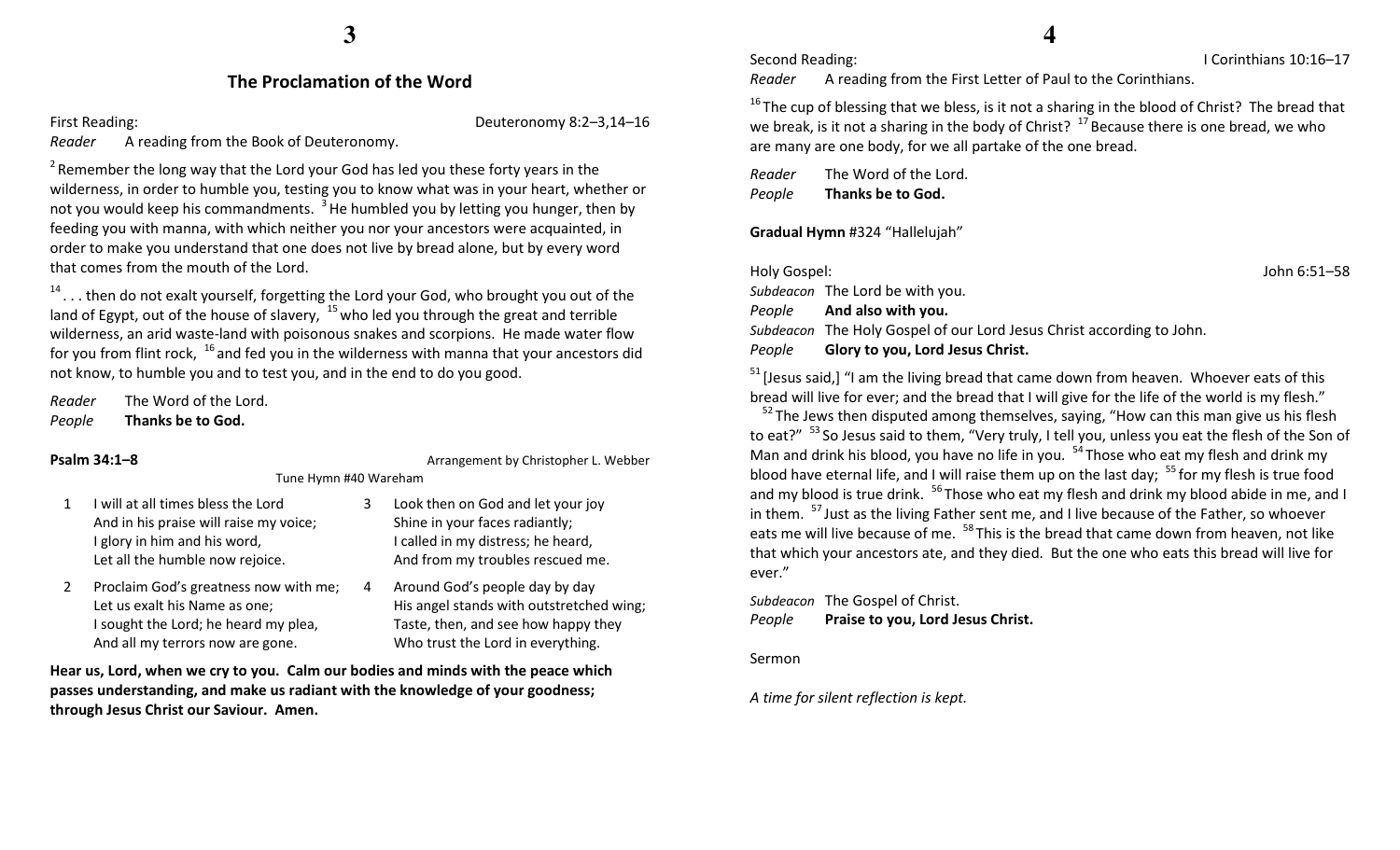# d by a page 188

Celebrant Let us confess our faith, as we say,

The Nicene Creed

People We believe in one God, the Father, the Almighty, maker of heaven and earth, of all that is, seen and unseen.

> We believe in one Lord, Jesus Christ, the only Son of God, eternally begotten of the Father, God from God, Light from Light, true God from true God, begotten, not made, of one being with the Father. Through him all things were made. For us and for our salvation he came down from heaven: by the power of the Holy Spirit he became incarnate from the Virgin Mary, and was made man. For our sake he was crucified under Pontius Pilate; he suffered death and was buried. On the third day he rose again in accordance with the scriptures; he ascended into heaven and is seated at the right hand of the Father. He will come again in glory to judge the living and the dead, and his kingdom will have no end.

> We believe in the Holy Spirit, the Lord, the giver of life, who proceeds from the Father. With the Father and the Son he is worshipped and glorified. He has spoken through the prophets. We believe in one holy catholic and apostolic Church. We acknowledge one baptism for the forgiveness of sins. We look for the resurrection of the dead, and the life of the world to come. Amen.

#### The Prayers of the People

Leader Lord, in your mercy, PeopleHear our prayer.

#### Confession and Absolution

n and the contract of the contract of the page 191

Celebrant Dear friends in Christ, God is steadfast in love and infinite in mercy; he welcomes sinners and invites them to his table. Let us confess our sins, confident in God's forgiveness.

#### Silence is kept.

Celebrant Most merciful God,

- People we confess that we have sinned against you in thought, word, and deed, by what we have done, and by what we have left undone. We have not loved you with our whole heart; we have not loved our neighbours as ourselves. We are truly sorry and we humbly repent. For the sake of your Son Jesus Christ, have mercy on us and forgive us, that we may delight in your will, and walk in your ways, to the glory of your name. Amen.
- Celebrant Almighty God have mercy upon you, pardon and deliver you from all your sins, confirm and strengthen you in all goodness, and keep you in eternal life; through Jesus Christ our Lord. Amen.

#### The Peace

Celebrant The peace of the Lord be always with you. PeopleAnd also with you.

# The Celebration of the Eucharist

Offertory Hymn #645 "Come Down, O Love Divine"

#### The Prayer over the Gifts

Celebrant Let us pray.

People Father, we spread this table to remember the loving sacrifice of Jesus Christ, your Son. Accept all we offer you this day. Bind us together in his love and in the love he has commanded us to bring one another; through Jesus Christ our Lord. Amen.

#### Eucharistic Prayer #2

People

Arranged by

 $2^{n}$  page 196 Celebrant The Lord be with you.

- PeopleAnd also with you.
- Celebrant Lift up your hearts.
- PeopleWe lift them to the Lord.
- Celebrant Let us give thanks to the Lord our God.
- PeopleIt is right to give our thanks and praise.
- Celebrant We give you thanks and praise, almighty God, through your beloved Son, Jesus Christ, our Saviour and Redeemer. He is your living Word, through whom you have created all things.

By the power of the Holy Spirit he took flesh of the Virgin Mary and shared our human nature. He lived and died as one of us, to reconcile us to you, the God and Father of all.

In fulfilment of your will he stretched out his hands in suffering, to bring release to those who place their hope in you; and so he won for you a holy people.

He chose to bear our griefs and sorrows, and to give up his life on the cross, that he might shatter the chains of evil and death, and banish the darkness of sin and despair. By his resurrection he brings us into the light of your presence.

Now with all creation we raise our voices to proclaim the glory of your name.

 Holy, holy, holy Lord, God of power and might, heaven and earth are full of your glory. Hosanna in the highest.

Blessed is he who comes in the name of the Lord. Hosanna in the highest. Michael Leach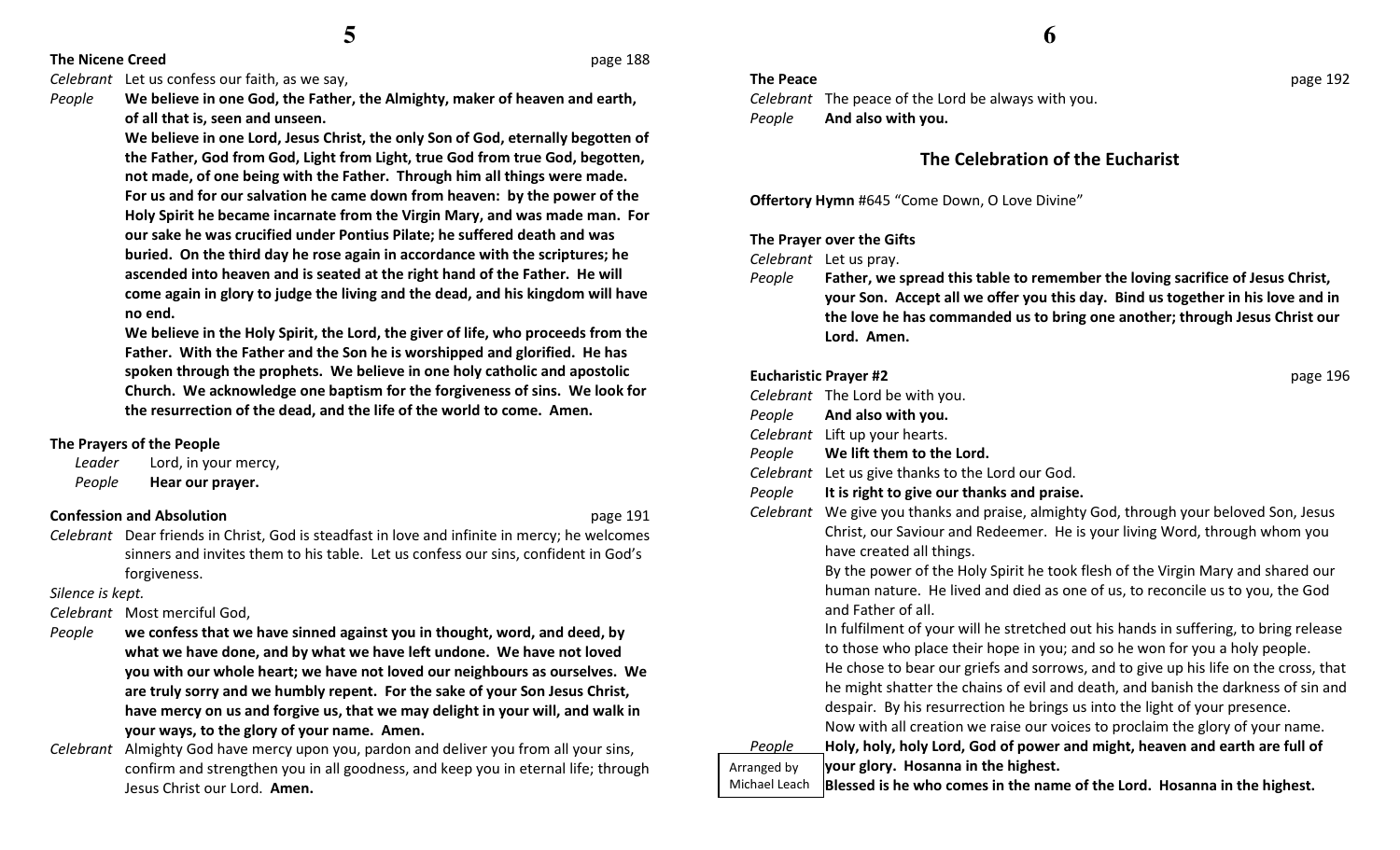Celebrant Holy and gracious God, accept our praise, through your Son our Saviour Jesus Christ; who on the night he was handed over to suffering and death, took bread and gave you thanks, saying, "Take, and eat: this is my body which is broken for you." In the same way he took the cup, saying, "This is my blood which is shed for you. When you do this, you do it in memory of me."

> Remembering, therefore, his death and resurrection, we offer you this bread and this cup, giving thanks that you have made us worthy to stand in your presence and serve you.

We ask you to send your Holy Spirit upon the offering of your holy Church. Gather into one all who share in these sacred mysteries, filling them with the Holy Spirit and confirming their faith in the truth, that together we may praise you and give you glory through your Servant, Jesus Christ.

All glory and honour are yours, Father and Son, with the Holy Spirit in the holy Church, now and for ever. Amen.

#### Prayer for Anointing

The Lord's Prayer [Arranged by Michael Leach]

Celebrant As our Saviour taught us, let us pray,

People Our Father in heav'n, hallowed be your name, your kingdom come, your will be done, on earth as in heaven. Give us today our daily bread. And forgive us our sins as we forgive those who sin against us. Save us from the time of trial, and deliver us from evil. For the kingdom, the power, and the glory are yours, now and for ever. Amen.

#### The Breaking of the Bread #2

 $2^{n}$  page 212

Celebrant We break this bread to share in the body of Christ.

PeopleWe, being many, are one body, for we all share in the one bread.

# **Lamb of God** [Arranged by Michael Leach]

People Lamb of God, you take away the sins of the world: have mercy on us, have mercy on us. Lamb of God, you take away the sins of the world: have mercy on us, have mercy on us. Lamb of God, you take away the sins of the world: grant us your peace, grant us your peace.

**8**

**n** page 213 Celebrant The gifts of God for the People of God. PeopleThanks be to God.

All are invited to share in Communion. If you would rather not receive the bread and wine, please feel free to come forward for a blessing.

Today being the first Sunday of the month, we will offer the prayer ministry of Anointing. If you would like to receive this ministry, please come forward to receive Communion and then proceed to the Gospel Side (left-hand side) of the church.

#### Communion Hymns

The Communion

 #450 "You Call Us, Lord, to Be" #537 "In the Cross of Christ I Glory"

#### Prayer after Communion

Celebrant Let us pray.

People God of peace, you have nourished us in this sacrament with the body and blood of Christ. May we who have taken holy things keep faith in our hearts and lives, in the name of Jesus Christ the Lord. Amen.

#### Prayer for Anointing

**Doxology** [Arranged by Michael Leach]

People Glory to God, whose power, working in us, can do infinitely more, infinitely more than we can ask or imagine. Glory to God from generation to generation, in the Church and in Christ Jesus, in the Church and in Christ Jesus, for ever and ever, for ever and ever. Amen, Amen.

#### Blessing

#### Announcements

Prayers for Birthdays and Anniversaries

Recessional Hymn #601 "God, Whose Giving Knows No Ending"

#### Dismissal

Subdeacon Go in peace to love and serve the Lord. PeopleThanks be to God.